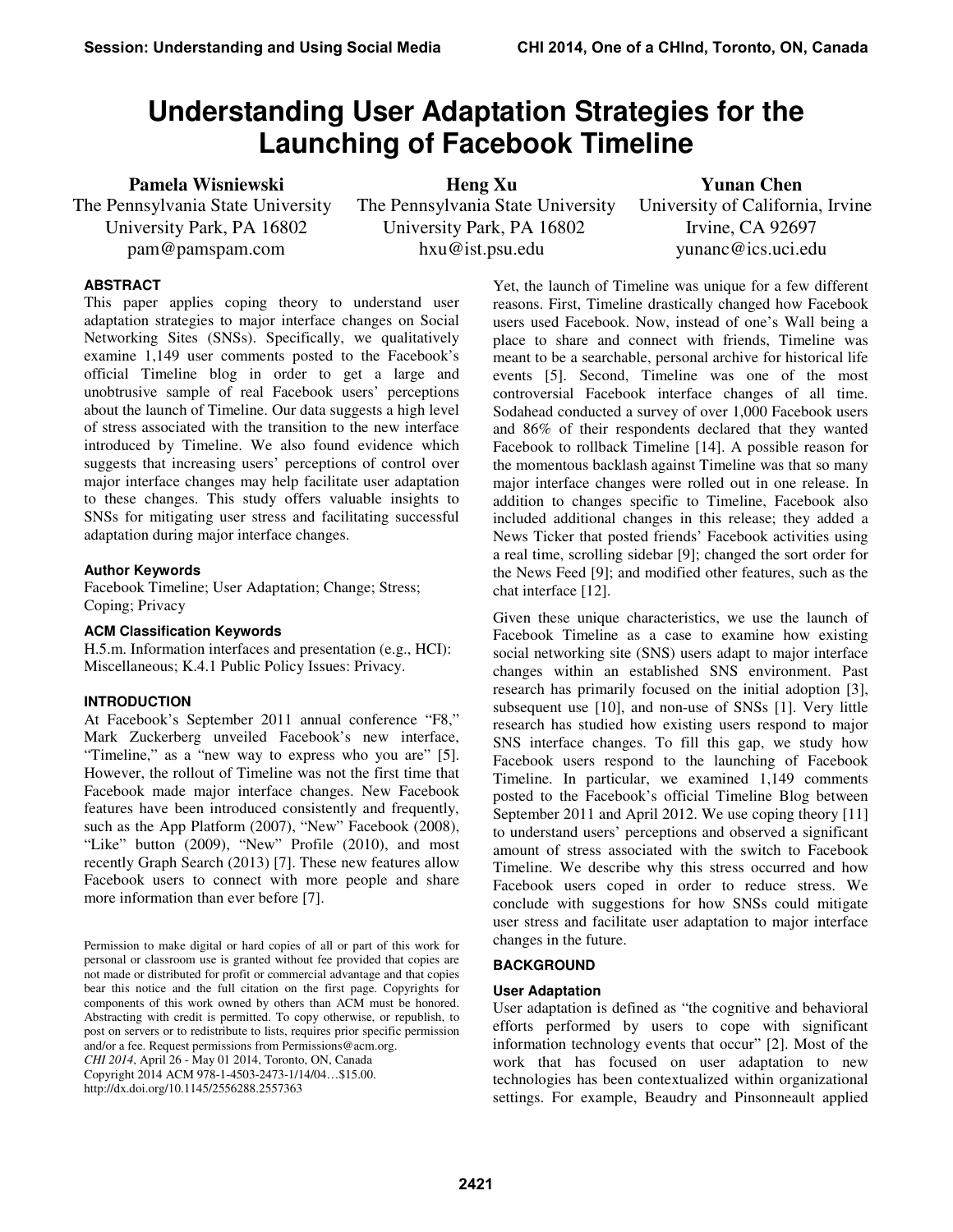coping theory [11] to the introduction of new information technologies within companies [2]. However, organizations often have goals, policies, and culture that influence the adaptation process. In contrast, SNS websites are communities designed mainly for personal use and end user goals are more likely driven by the individual and influenced by one's social circles. This distinct difference makes adapting technologies in social media settings an interesting, new area of study. Yet, very few studies have examined user adaptation to technological changes within the context of social media. Previous research has highlighted Facebook users' reactions to new features, such as New Profile [17] and Friendship Pages [13]. However, these studies focused solely on the privacy concerns users perceived with these interface changes instead of the broader context of user adaptation to the changes themselves. To our knowledge, our research is one of the first to apply coping theory [11] to examine how users react to major interface changes within SNSs.

#### **Conceptual Framework**

Lazarus and Folkman's seminal work on *Stress, Appraisal, and Coping* [11] is one of the most widely accepted theories of the coping process [2]. Because their theory deals directly with how individuals cope with stress caused by environmental changes, we felt that it was an appropriate and relevant theory in which to frame our analysis. **Figure 1** highlights the main tenets of coping theory [11]. *Stress* is defined as a relationship between a *person* and the *environment* that is perceived to be taxing, exceeding of one's resources, or detrimental to one's well-being [11]. *Change* within the environment is one key source of stress because it requires the individual to adapt to that new environment [11].

When a change occurs within one's environment, an individual asks him or herself, "*How does this change affect me?*" This assessment is called a *primary appraisal* of the situation, which can be positive, stressful, or irrelevant [11]. A *positive* appraisal is construed as a benefit for the individual while an *irrelevant* appraisal means that the individual is indifferent to the change [11]. *Stress appraisals* occur when individuals believe that the change negatively affects them; stress appraisals can be further classified into sub-categories: 1) *loss or harm* denotes that the individual has already sustained some damages; 2) *threats* are anticipated harm or loss that may occur in the future; and 3) *challenges* acknowledge the potential for growth or opportunity due to the change [11].

If an individual perceives a change as stressful, the next question they ask themselves is, "*What can I do about this change?*" This cognitive thought process is called a *secondary appraisal* [11]. Generally, there are two types of secondary appraisals: Individuals who perceive that they have *high levels of control* believe that they possess the necessary resources to address the change in the environment and reduce stress. In contrast, *low perceived* 



**Figure 1: Conceptualization of Coping Theory** 

*control* is associated with individuals who believe that there is little or nothing that they can do about the change.

*Coping strategies* are cognitive and behavioral efforts an individual takes to reduce stress caused by environmental change [11]. They can either be emotion-focused or problem-focused. *Emotion-focused* coping mechanisms focus on an individual's internal emotional regulation as a means to adapting to environmental change. Coping strategies tend to be emotion-focused when individuals perceive a low level of control over the environment [11]. *Problem-focused* coping strategies tend to be action-based and externally focused on trying to find ways to change the environment to suit the individual's needs. Therefore, coping strategies are essentially means of negotiating an equilibrium between the *individual* and the *environment* as to reduce stress [11]. We use coping theory, as defined above, to better understand how Facebook users appraised and coped with the transition to Facebook Timeline.

#### **Facebook Timeline**

Timeline became publicly available as an opt-in feature to Facebook users on December 15, 2011 [5]. On May 21, 2012, Timeline became a mandatory upgrade for all users [4]. Facebook gave users a 7-day grace period so that they could remove, hide, or customize the visibility of old posts before they went live on Timeline [6]. Some of the main changes bundled into the launch of Timeline included [6]:

- Ability for users and friends to access past posts by date, as opposed to having to scroll through a reverse chronological list of historical posts
- Ability for users to add content anywhere on the Timeline of posts (life events, photos, etc.)
- Ability to highlight certain life events across the new two-column layout
- Inline privacy controls to remove, customize visibility, or hide anything on the Timeline
- Groupings of profile information at the top of a user's Timeline (photos, likes, apps, etc.) and a cover photo
- An activity log that allows users to view and share all of their Facebook activities (posts, likes, etc.)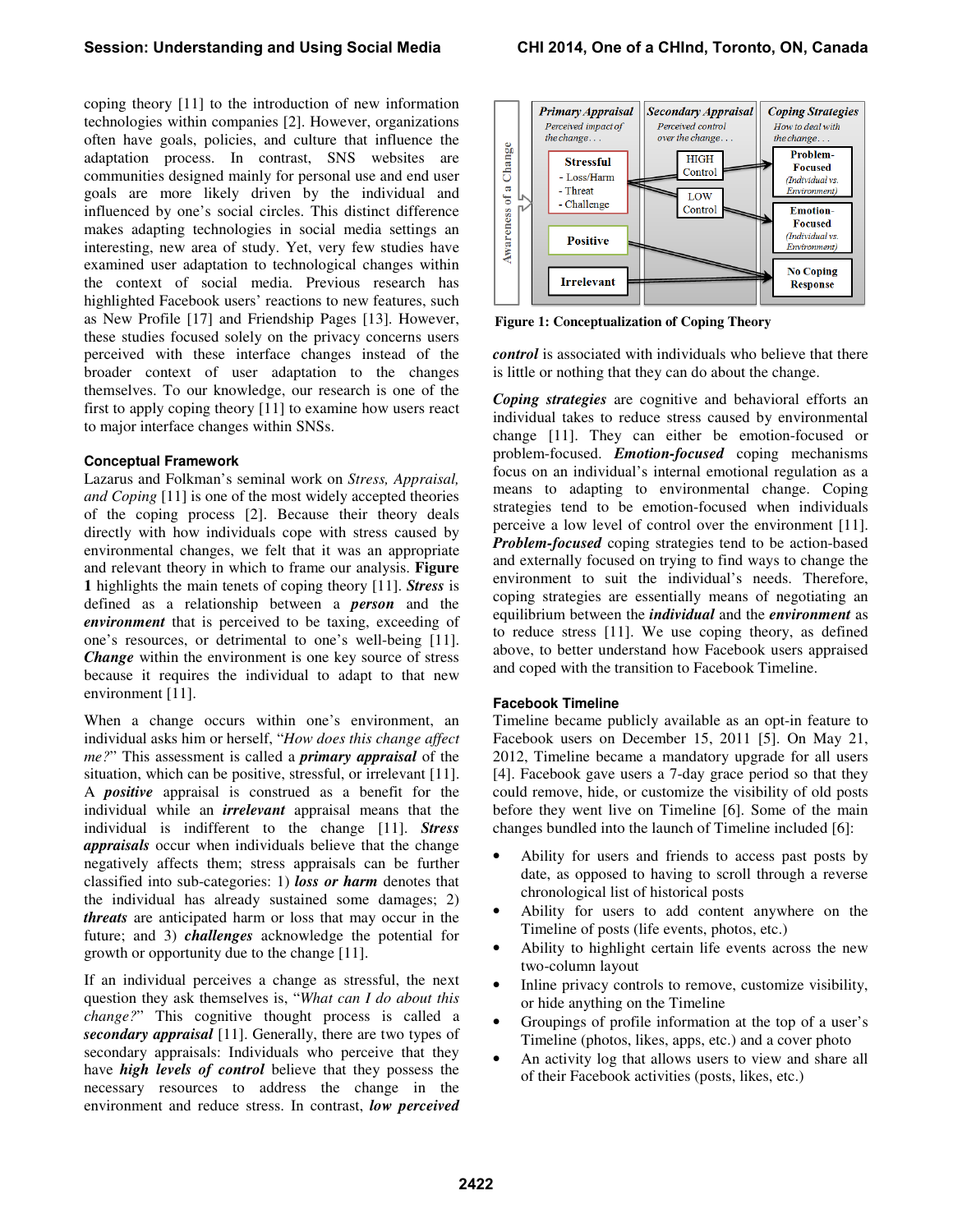Prior to the launch of Timeline, Facebook released an official Timeline blog [5] to introduce various new features. This blog also allowed users to ask questions and share their opinions about Timeline via comments. The blog was first launched on September 22, 2011, and the last user comment posted to the blog, before user commenting was deactivated, was on April 2, 2012 [5].

# **METHODOLOGY**

## **Data Collection and Sampling**

On April 19, 2012, we manually collected the first 100 pages of Facebook user comments that were posted on the Facebook Timeline Blog [5]. Since commenting ceased on April 2, 2012, we were able to sample from the full set of 4,439 user comments that were ever posted to this blog. The most popular Facebook user comments (based on number of Likes) were posted first and in descending order of Likes, along with all direct replies to those comments. Therefore, we collected a total of 84 of the most popular original comments and 1,065 comments that replied to this set of 84 most popular comments. Our final dataset for analysis contained 1,149 comments from a total of 676 unique Facebook users. Based on names and profile pictures, our sample consisted of 288 females and 369 males, with the remaining users unidentifiable by gender. Comments suggested that users ranged from technology novices to experts. The average number of comments made per user was 1.7 with a standard deviation of 1.89 comments. The most frequent commenter posted a total of 21 times. We discarded 191 comments from our data set due to lack of relevance. These comments either lacked sufficient context or consisted of flaming wars or spam.

## **Qualitative Coding**

We based our qualitative coding schema on coping theory [11]. Therefore, we coded based on the following theoretical constructs: Primary Appraisal (Positive, Stressful, Irrelevant); Stressful Type (Harm/Loss, Threat, Challenge); Reason (Open coded); Secondary Appraisal (Low-Control, High-Control); Coping Type (Problem-Focused, Emotion-Focused); Coping Focus (User, Environment); and Coping Strategy (Open coded). In cases where comments contained multiple codes for one category (e.g. multiple coping strategies), we double counted these comments across the codes. Also, additional codes emerged as we applied coping theory to the unique context of user adaptation to Facebook Timeline.

After the primary researcher developed a standard code book using coping theory, she then trained two other coders. The comments were divided equally among the three coders. As new codes emerged, the three coders defined and shared their new codes with the other coders in order to ensure consistency. We calculated a metric for inter-rater reliability (IRR) by having all three coders code a subset of 100 comments; the secondary coders' levels of agreement with the primary coder were 95% and 83%. The

combined IRR for all three coders was 81%. After all the data were coded, the primary researcher reviewed all of the codes and resolved any conflicts by collaborating with the secondary coders. Data coding and analysis were performed using Microsoft Excel® data filters, pivot tables, and graphs.

## **RESULTS**

## **Primary Appraisal: How does this change affect me?**

Individuals cognitively assess how changes in the environment personally affect them; such an assessment is called a primary appraisal [11]. A total of 752 comments (78%) contained a primary appraisal about how Facebook users perceived the impact of Timeline. Of the primary appraisals, 64% represented stress appraisals, 20% positive appraisals, and 16% suggested that the change was irrelevant to the Facebook user. We will address each type of primary appraisal in descending order of emergence in our data set. We first discuss stress appraisals (Loss/Harm - 54%, Threats - 25%, and Challenges - 21%), followed by positive appraisals and irrelevant appraisals.

#### Stress Appraisals: Loss/Harm

In coping theory, loss or harm denotes that the individual has already sustained some damages [11]. Even though coping theory groups loss and harm in the same category, we found a distinct difference between loss and harm in our data. In our research context, loss tended to result from the feeling that something a Facebook user once had has been taken away. Harm, on the other hand, was a direct negative consequence that was associated with Timeline. Loss represented approximately 53% of primary stress appraisals while actual harm was less than 1% of all stress appraisals. Harm most commonly resulted from unintentional privacy breaches. For example, one user shared that her homosexual friend "*has come out to the world when he didn't want to*," because of Timeline.

Since loss represented over half of all stress appraisals, we focused on analyzing why Facebook users perceived stress due to a sense of loss. The top five reasons Facebook users expressed a sense of loss included loss of familiarity (29%), control (25%), intended use (18.5%), simplicity (17%), and user satisfaction (10.5%), respectively.

**Loss of familiarity** was the strongest lament of Facebook users who posted on the Timeline blog. Thirty percent of loss appraisal comments just wanted Facebook to bring the "old" Facebook back. These Facebook users generally were opposed to change and expressed a sense of loss because the new interface simply was not the old one that they were used to. This sentiment is summed up by the first commenter's post that received 3,412 Likes:

*"shut the eff up and bring the old facebook back,"* Harmoni, Comment #1, 3412 Likes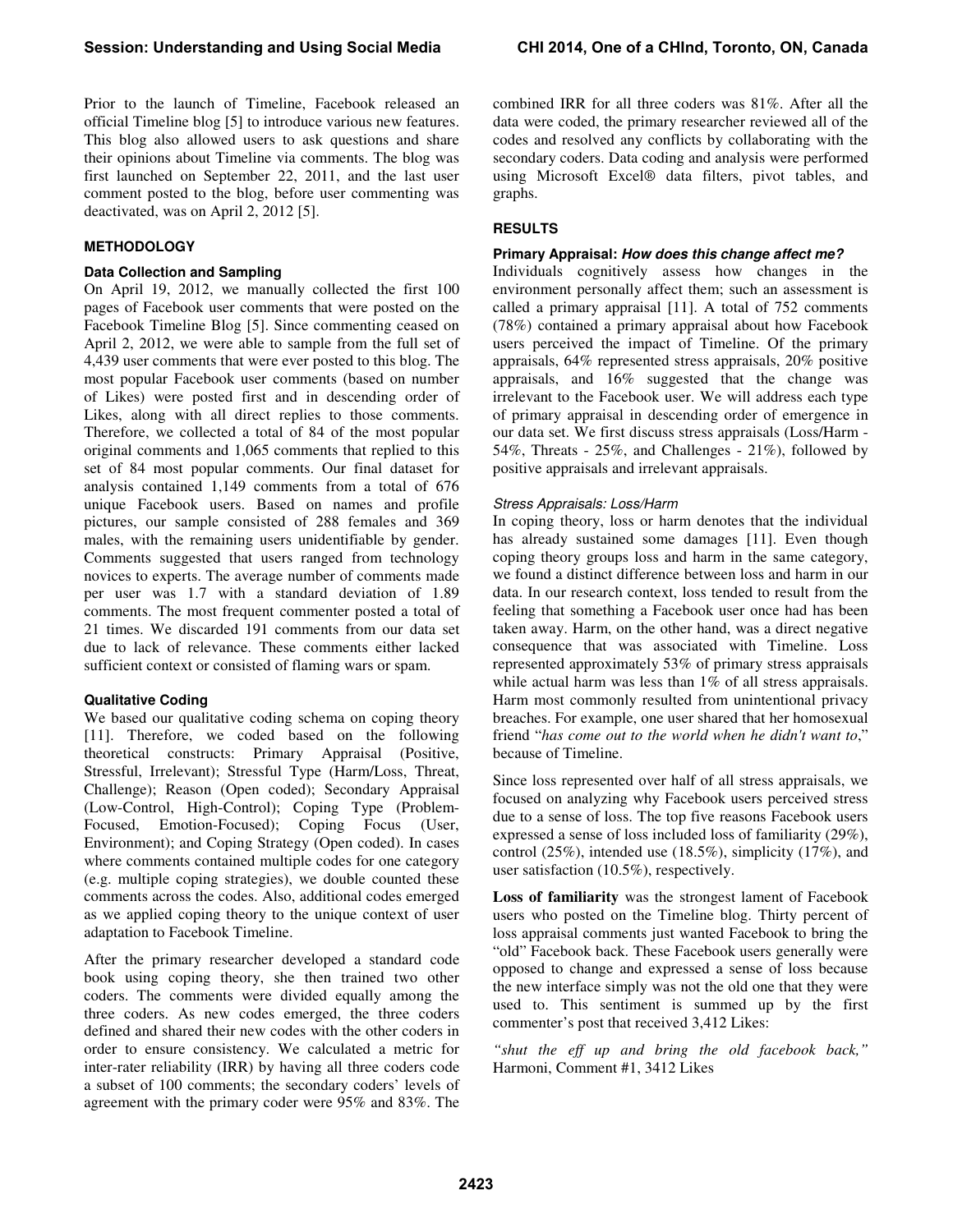**Loss of control** was the second highest reason for loss appraisals. These Facebook users were often upset that Facebook did not give them the choice to opt-in or opt-out of Timeline. These users tended to believe that, as Facebook's users, they should have the final say before Facebook releases new changes:

*"I don't mind change...but I'd like the option to change it back if I don't like it…shouldn't FB at least give us options instead of forcing it on us?"* Deanne, Comment #723, 321 Likes

**Loss of intended use** surfaced as the main stressor in 18.5% of the loss appraisals. A number of comments reflected user frustration that Facebook had completely changed how the site was meant to be used. Many users saw Facebook as a place to share and connect with their friends, and they were uncomfortable that Timeline changed that purpose by making it a personal archive for old posts:

*"I agree with you this totally sucks!!! Now we need to find a social page because our old social page has become a virtual diary/scrapbook."* Kathy, Comment #681

Other Facebook users were upset that features that they had in "old" Facebook were taken away or, in some cases, new features that they did not want were added. Interestingly enough, however, most of these posts tended to have very little to do with the main changes attributed to Timeline itself. Instead, these complaints were about additional interface changes that were bundled together with Timeline. Facebook users often did not know the conceptual difference between these features and Timeline. For example, numerous complaints surfaced about the sort order of one's News Feed, the addition of the News Ticker (a.k.a. "*stalker bar*"), and the new chat interface:

*"It's been three months but i still hate this new facebook specially the news feed & ticker!!!!"* Asif, Comment #223

**Loss of simplicity** was another type of loss appraisals. These users were stressed because Facebook no longer seemed to have the simple interface that they used to be able to easily navigate. They felt that the new Facebook was too complex and cumbersome:

*"Why can't you guys just leave Facebook the way it was… People loved it simple and now with all this new stuff your just pushing people towards other sites…"* Jacob, Comment #898, 92 Likes

**Loss of user satisfaction** was the final reason Facebook users gave for making a loss appraisal. Some comments specifically criticized the new look and feel of Timeline while others expressed a more generalized dislike:

*"i know how to use it. im just not enjoying it,"* Dustin, Comment #736, 8 Likes

# Stress Appraisals: Threats

Threats are anticipated harm or loss that may occur in the future [11]. Twenty-five percent of stress appraisals were made because Facebook users perceived Timeline as an imminent threat to their personal **privacy**. We observed that *intrusiveness*, or concern over invasions into one's life [15], was the top privacy threat. "Jay" was the most frequent blog commenter, and he had developed quite a following of Facebook users who agreed with him that Timeline promoted stalking and that Facebook was trying to push an agenda for the erosion of personal privacy:

*"This sounds like it's tailor made for stalking,"* Jay, Comment #274, 1,873 Likes

Facebook users also felt threatened by the new *aggregation*  [15] of their personal information into one place. This was especially true for how Timeline displayed personal profile information at the top of one's profile:

*"Plus seriously, like look when we comment look beside our names? U can see our location, [what] schools we go to an where we work, just little things like that suck! really come on, its not as safe i hate it,"* Christina, Comment #92

Other Facebook users were concerned about the increased *accessibility* [15] to their personal information:

*"There are some people who're trying to make a change in their lives and move on from the past. This new Timeline stuff isn't helping. you're only opening your past to the public. I wouldn't be complaining if they could have some privacy settings on this but not even one? Really? You're gonna let the whole world access your past like that?"* Tony, Comment #218

While this user was misinformed about how the new privacy settings actually worked, he was accurate in his assessment that the new design threatened personal privacy by increasing the potential longevity of past posts. Even though Timeline did not actually change what information could be accessed, they did make past posts more accessible by allowing users to search for past posts by year.

# Stress Appraisals: Challenges

Challenges are stress appraisals that acknowledge the potential for future opportunities after certain difficulties have been overcome [11]. Challenges represented about 21% of the stress appraisals. These comments reiterated that the change to Timeline was indeed stressful. However, they did so with the glint of a silver lining and hope that, in time, Timeline would prove to be a positive change.

**The learning curve** associated with the interface changes introduced with Timeline represented 60% of the challenge appraisals. In many cases, Facebook users were well aware that they would have to learn the new Facebook privacy settings in order to protect themselves from Timeline's enhanced capabilities for accessing someone's past posts: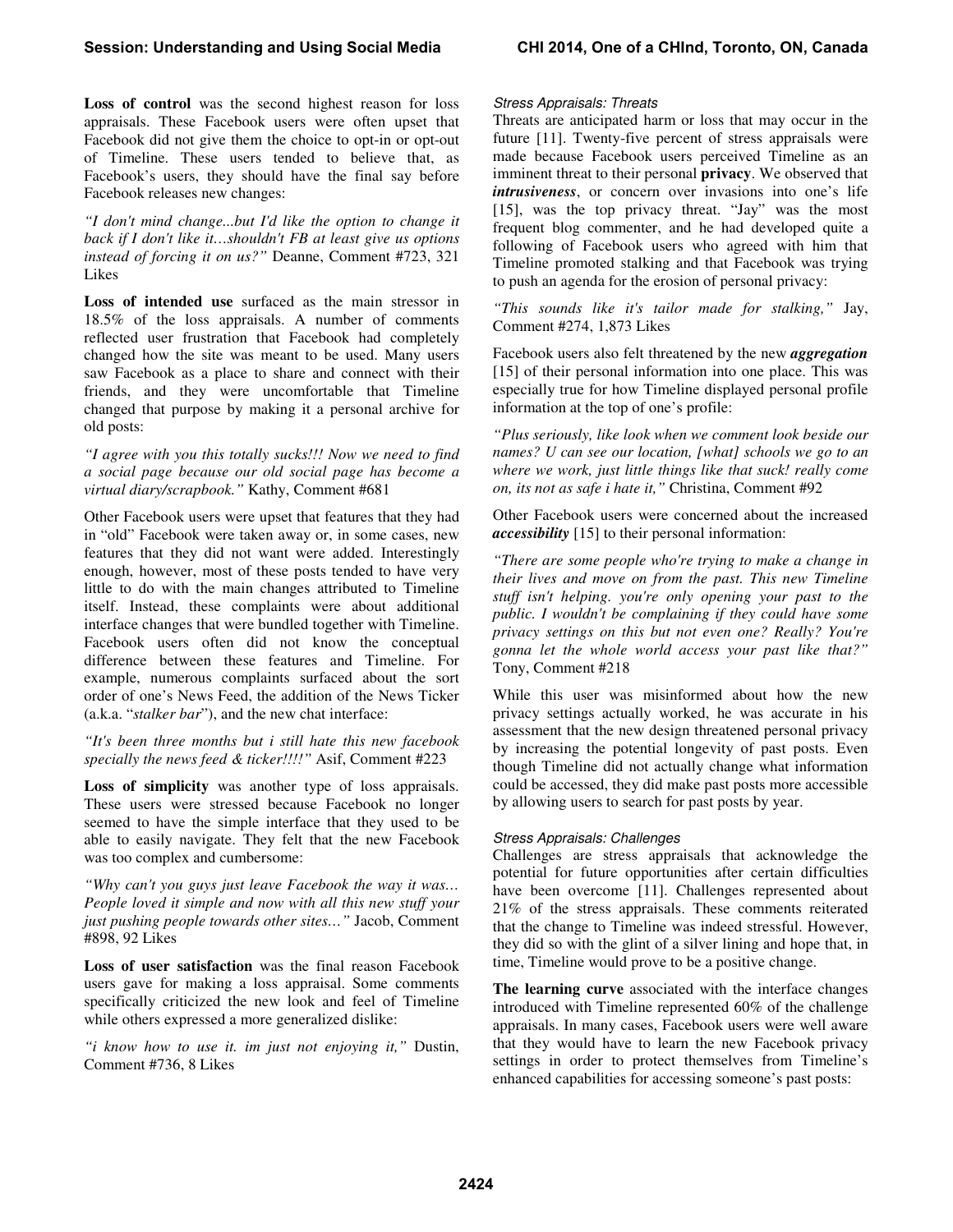*"u decide what is seen on ur timeline ... a lot of privacy settings has been [added], every single part of your timeline can be protected …"* Amy, Comment #456

However, many Facebook users acknowledged that using the new privacy settings was not a trivial task:

*"I am in a huge learning curve "The Facebook Blog" videos are re-running in my head, I am searching for [a way] to [toggle] for all these new changes over and over in my dreams and night mares, I will survive..."* Sandra, Comment #174

**Adapting to change** (31%) was the second most discussed type of challenge. "Zac" was the first one to reply to Harmoni's "shut the eff up," comment, and he received even more likes than the original poster:

*"the old facebook was the new facebook once. the world changes, get used to it,"* Zac, Comment #2, 4,599 Likes

Quite a few replies tagged Zac directly, agreeing with his post. These Facebook users tended to take an evolutionary viewpoint where they accepted that Facebook had to change in order to improve. This viewpoint was in direct antithesis to the loss, stress appraisals that generally felt that change was bad. These users often acknowledged the considerable amount of stress that comes with learning how to adapt to change, but they believed it was worth the efforts.

#### Positive Appraisals

Twenty percent of Facebook comments suggested that the change to Timeline was a positive event. Interestingly, the most common reason (29%) for this positive primary appraisal was that these users believed Timeline actually increased their level of privacy control:

"*facebook timeline has better security on privacy. even every item on your profile info can be set one by one,"* – Day, Comment #522

Other common reasons for positive appraisals included seeing Timeline as a privilege (19%), preferring the new interface (18%), believing that innovation is necessary for Facebook's survival (16%), liking the new organization of the website (11%), and being able to share more effectively with friends (7%).

#### Irrelevant Appraisals

Sixteen percent of Facebook users believed that the change to Timeline was irrelevant to them and other users. For the most part, these Facebook users were directly responding to others' stressful appraisals of Timeline as a privacy threat. The majority (83%) of these comments argued that the change did not matter because Timeline did not share any information that SNS users had not already shared in past. They argued that Timeline had no effect on privacy because it was the individuals' personal responsibility (just like before) to make good decisions about what they chose to disclose or not disclose on Facebook.



**Figure 2: Summary of Primary Appraisals** 

 *"Well, you can choose what to include and what not to include. It's the same as always. Not to be the devil's advocate, but all the information doesn't pop up on Facebook by magic; it's there because you obviously chose to share it."* Angela, Comment #360

**Figure 2** summarizes the full set of primary appraisals within our data set and the reasoning behind each. It is clear from this analysis that users' assessments of Timeline varied drastically and, at times, were contradictory of one another. This highlights how primary appraisals were based on individual user's perceptions of Timeline, not necessarily based on the actual interface changes that were made.

## **Secondary Appraisal: What can I do about it?**

Secondary appraisals of what can be done about a stressful situation are characterized with high or low levels of control over the situation [11]. We found both types of secondary appraisals in our data set. The majority (57%) of comments tended to reflect low-levels of control. These users felt that they had little or no voice when it came to Facebook interface changes:

*"Facebook is FREE! You do not 'own' it. It's a service provided to you for free. YOU do not have the right to make any demands."* Trish, Comment #127

In contrast, 43% of the comments reflected high levels of perceived control. These comments tended to be more positive about the changes:

*"The timeline sounds great eh! :) What an awesome way to keep track of EVERYTHING that YOU want to SHARE :),"* Jamie, Comment #59, 5 Likes

**Figure 3** depicts the overall relationship between primary and secondary appraisals in our data set. This graph is based on 642 comments that were coded with both a primary and secondary appraisal. It shows the percent of comments that depicted either high or low perceived control (secondary appraisals) for each type of primary appraisal. Irrelevant and positive appraisals tended to be accompanied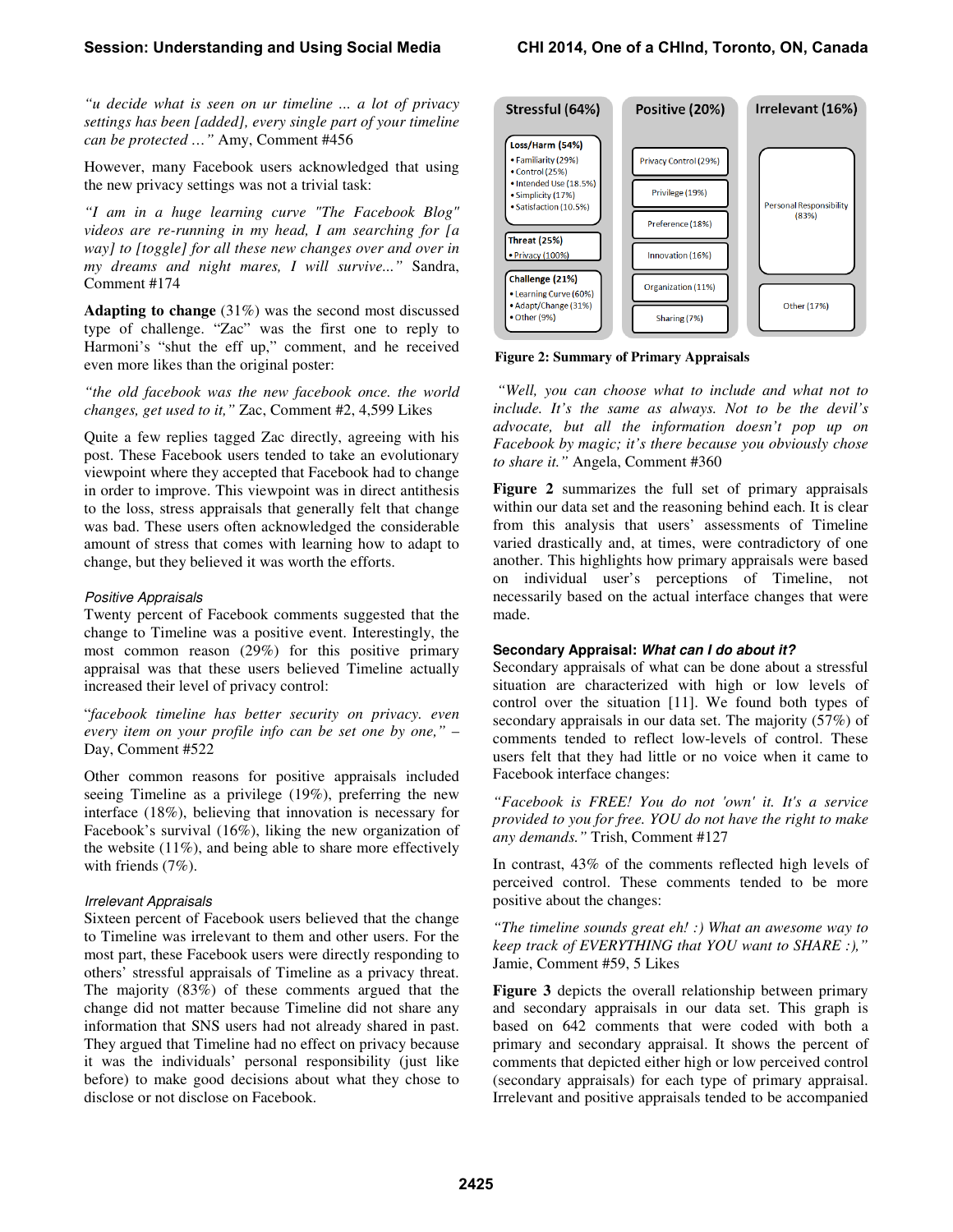

**Figure 3: Primary versus Secondary Appraisals** 

with higher levels of perceived control. Loss/harm and threat stress appraisals tended to be associated with lower levels of perceived control. However, when individuals perceive a challenge, they tended to have higher levels of perceived control than the other types of stress appraisals. This finding is consistent with coping theory, which defines a challenge as a stressful situation that has the potential for positive outcomes and tends to be associated with higher levels of control [11]. Overall, Facebook users who perceived lower levels of control over the transition to Timeline tended to be more stressed.

# **Coping Strategies**

Primary appraisals of what is "at stake" and secondary appraisals of perceived control work together to determine the amount of stress imposed on an individual. Individuals must decide how they are going to cope in order to reduce this stress [11]. Coping strategies can vary along two dimensions: First, they can be either *problem-focused* or *emotion-focused*. Second, coping strategies can be an attempt to alter either the *environment* or the individual [11], in this case, the *user*. We coded a total of 848 coping strategies within 753 comments. **Figure 4** depicts the coping strategies that emerged in our data set, as they varied along these two dimensions. Based on our analysis, user adaptation strategies tended to be slightly more problem-focused (51%) than emotionally-focused (49%). Users focused more on trying to change the environment (64%), as opposed to trying to change themselves (36%). The following sections will go into more details about the four profiles of coping strategies.

# Emotion-Environment Focused Coping

**Complaints** about Facebook Timeline were, by far, the most prevalent (33%) coping strategy that we observed in our data set. Facebook users overwhelmingly used the blog to voice their displeasure over the launch of Timeline:

*"Facebook, you're not near as smart as you think you are…Everything you do to try to simplify things only complicates things more. Every attempt you make to* 



**Figure 4: Coping Strategies** 

*improve things inevitably ends up in a HUGE step backwards…"* Declan, Comment #903, 76 Likes

While some of the complaints were civil, many of them became irate:

*"FUCKBOOK !!!I HATE.."* Wulan, Comment #1066

Even though it seemed like some users perceived a high level of control over Facebook, this tended to be an illusionary sense of control that only served to frustrate them further when they realized that Facebook was taking away rights that the user believed that they were entitled. These Facebook users had a strong sense that they were the user community (not the products) of Facebook. Therefore, Facebook would fail without their continued use and customer loyalty:

*"they have PLENTY of obligations to us. we are the customers! remember how myspace died??? dont think our opinion doesnt matter."* Taliesin, Comment #121

In general, complaints were emotionally charged criticisms directed at Facebook. These comments showed users' stress and frustration to both Facebook and other users.

# Emotion-User Focused Coping

Another coping option was to alter the way users felt internally about the transition to Timeline (17%). In these cases, users often felt a low sense of control over the situation and were resigned that they could not change Facebook Timeline. Therefore, they had only two available coping strategies: To accept it or to leave.

**Accepting** Timeline by adapting to the change was either accompanied with an evolutionary view of change as necessary for survival (in this case innovation) or associated with a sense of resignation due to lack of control:

*"change is inevitable and its going to happen so lets stop bitching about something we get completely free,"* Brandon, Comment #1,050, 20 Likes

**Exiting** Facebook to avoid transitioning to Timeline was another emotion-focused coping strategy. A number of Facebook comments took the standpoint that if someone did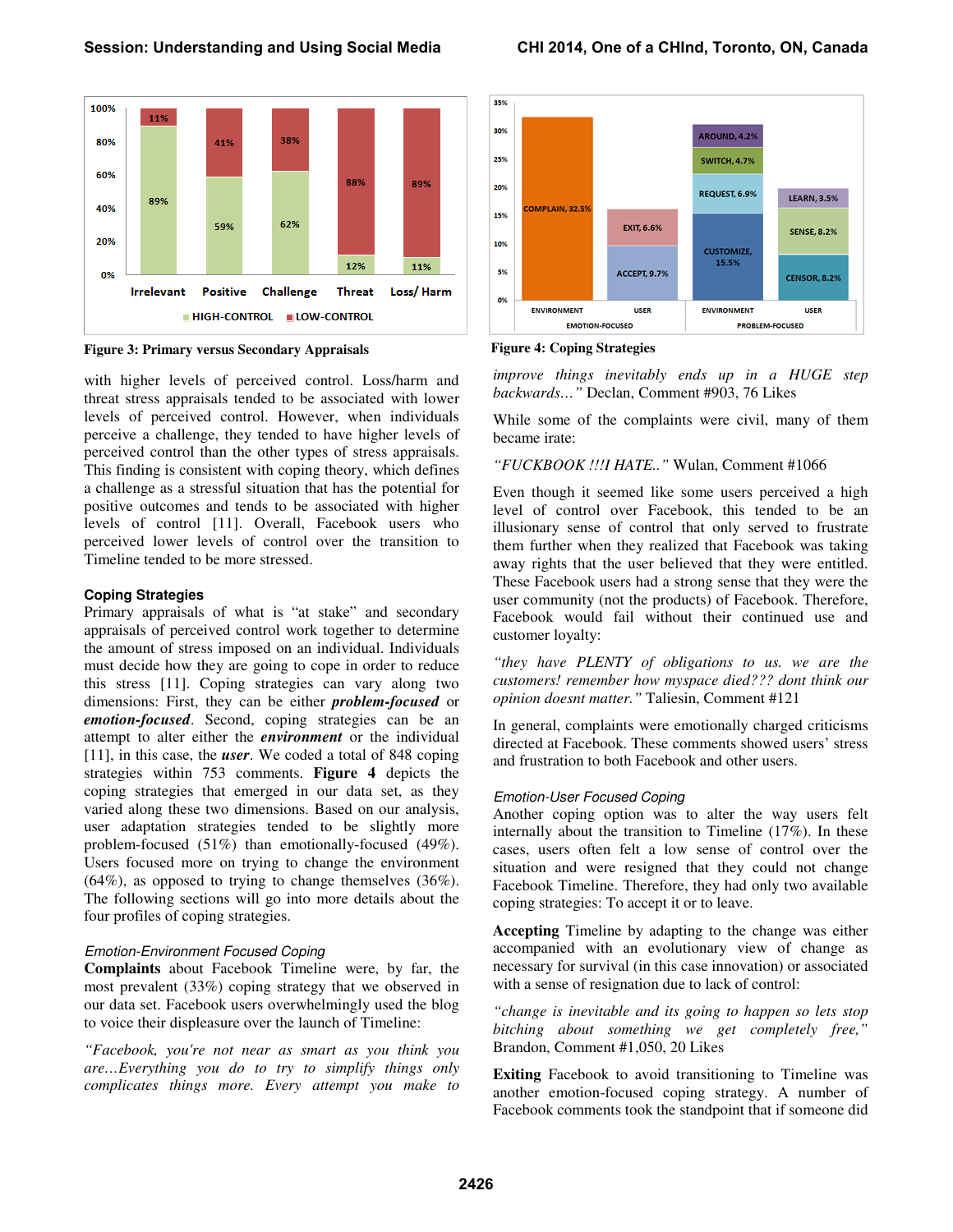not like the Timeline changes, they should just leave. Simply leaving Facebook without going elsewhere would require the user to give up social networking altogether. Therefore, suggesting that another user should leave, go back to Myspace, or build their own SNS if they did not like Facebook, represented a definite lack of control and somewhat of a deliberate irony. These Facebook users often pointed out that Facebook was a free service. If users were not happy with it, they should just leave:

*"You signed up to the site and agreed to it's terms and conditions of it allowing you to use it's site. Please see the deactivate button."* Kiki, Comment #75, 3 Likes

#### Problem-Environment Focused Coping

A number of comments (32%) suggested that users felt that they had high levels of control which they translated into action in order to gain mastery over Facebook. They did this through customizing the interface (16%), making requests (7%), threatening to switch SNSs (5%), and working around Timeline features (4%).

**Customizing** the new interface by using built-in settings was one way that users adapted to Timeline. To some extent, the customizations served to disable new features that users did not like:

*"yall are stupid, you can [disable] certain features as always, stop hating,"* Christopher, Comment #498

However, in other cases, Facebook users started to experiment with the various settings and realized that the Timeline interface was highly customizable to their needs:

*"I am finding that I can choose whom to share certain info with -- which is comforting to me. For example, my friends don't really like playing games and are tired of seeing all the game activity on my wall/profile. I can restrict my "game playing" to just my game players..."* Melody, Comment #633

**Requests** were slightly different than complaints because these comments suggested specific things Facebook could do to address users' stress levels. In most cases, these requests were desperate pleas or angry demands to go back to the old Facebook:

*"PLZ change fb back* :(," Jordan, Comment #942, 51 Likes

However, some of the requests were more constructive solutions for how Facebook could have better handled the transition to Timeline:

*"realistically speaking, alot of ppl out there are not technically inclined. their brains are not wired for techy stuff. i think FACEBOOK should provide options available on the site that allows ppl to conform their page to their level."* Dawn, Comment #815

**Threatening to switch** to other SNSs, such as Google+, was another way of solving the problem. These users realized that they were not dependent on Facebook as their only option for socializing online. A total of 80 comments compared Facebook to other SNS websites. Seventy-two percent of the comments about Google+ saw it as a viable substitute and preferred interface over Timeline:

*"TODAY FACEBOOK WILL END,, GOOGLE+ WILL START , AND A NEW ERA HAS BEGUN HAHAHA LOL .. GOOGLE+ IS VERY SIMPLE TO USE,"* Vinci, Comment #139

However, 28% of comments suggested that Timeline was Facebook's response to Google+, which they were not fond of:

*"I HATE THE NEW FACEBOOK LAYOUT !!!! ALL FEATURE JUST SAME AS GOOGLE+... SHAME ON FACEBOOK,"* Wulan, Comment #57

Almost all the comments about Myspace were negative, warning to Facebook to not make the same mistakes:

*"YOUR MAKING SHIT TOO PUBLIC AND LAME MYSPACE WANNA BE. NOTICE MYSPACE ISn't POPULAR ANYMORE WONDER WHY?"* Brittany, Comment #956, 18 Likes

A few comments also compared Facebook to other social networking alternatives, such as Twitter, Diaspora, Clicks, and Multiply. These Facebook users realized that they had options other than Facebook, which gave them a higher sense of control over how they social networked.

**Workarounds** allowed users who were unsatisfied with the built-in capabilities of Timeline ways to override aspects of the interface. Many of the workarounds were focused at getting rid of Timeline altogether. A number of browser extensions were developed and posted to the blog in order to modify the Timeline interface. For example, a link to a Facebook page called "Get Old face book<sup>1,</sup>" was posted at least 15 times. It pointed Facebook users to a website called "Timeline Remove.<sup>2</sup>" Other browser extensions included "Social Fixer<sup>3</sup>" and "FB Purity<sup>4</sup>." While the main goal of these extensions was to remove Timeline, some of them also provided users with higher levels of control over the Facebook interface:

*"by using the BFB (Better Facebook) [extension] that Matt made. It let's u take away and add almost w/e u want. So ur FB looks how YOU want it to! It's pretty awesome!!!"* Jessica, Comment #931

In summary, these Facebook comments took a problemfocused approach toward changing Facebook in a way that would reduce stress about Timeline. In cases where Facebook users could not change Facebook directly, they found other SNS alternatives.

1

<sup>1</sup> https://www.facebook.com/0ldfaceb00k

<sup>&</sup>lt;sup>2</sup> http://www.timelineremove.net/

<sup>3</sup> http://betterfacebook.net/

<sup>4</sup> http://www.fbpurity.com/disable-facebook-timeline.htm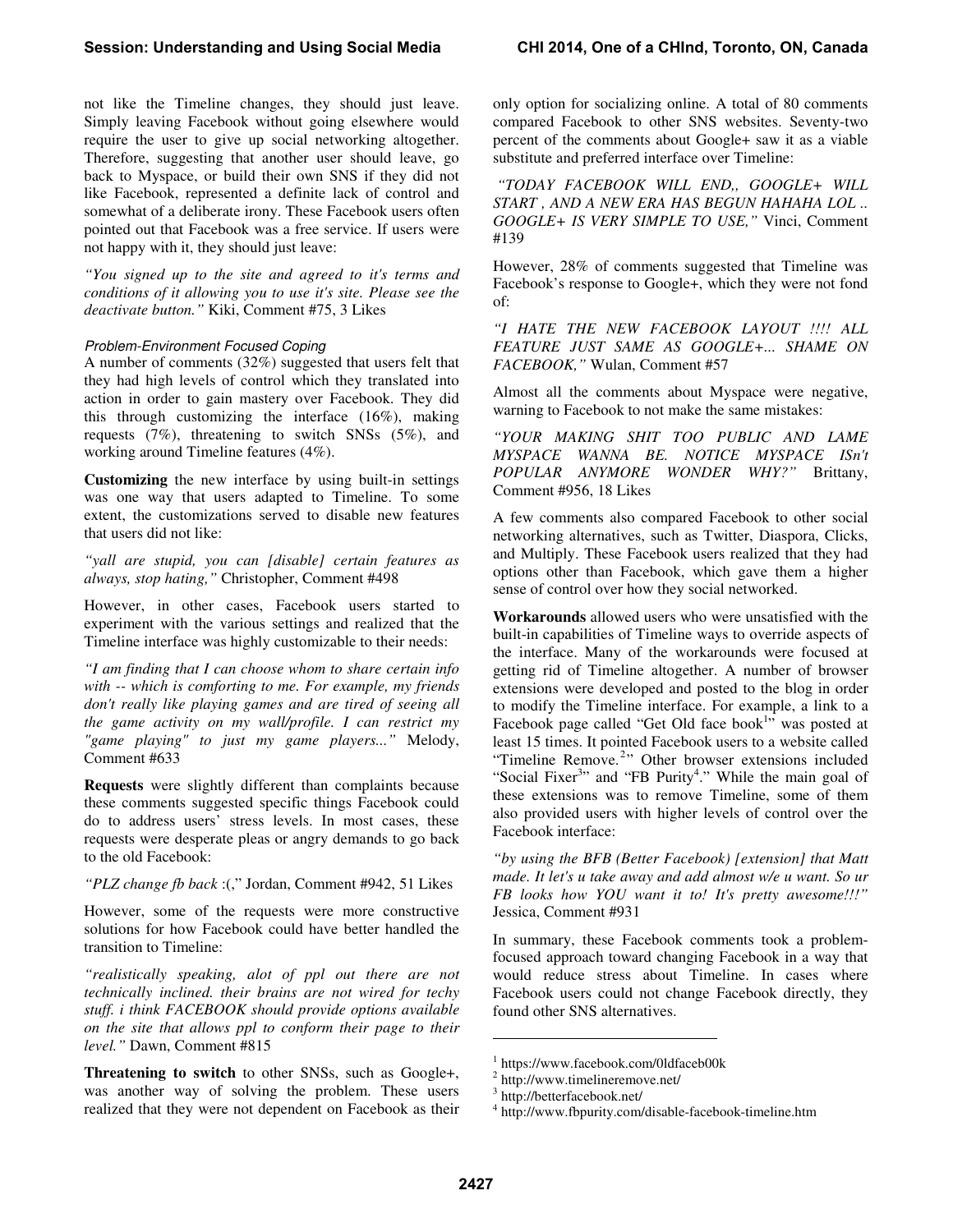# Problem-User Focused Coping

Some comments (20%) suggested coping strategies that were problem-focused but focused on the user, instead of the environment. These comments reflected a high level of perceived control because users felt that it was just a matter of taking the problem into their own hands. These coping strategies included self-censorship (8%), using common sense (8%), and learning about Timeline (4%).

One of the main blog threads was started by a Facebook user who was particularly stressed when she realized that Facebook had posted the entire trail she had run while using the Nike app:

*"It might as well say "if anyone wants to mug me, I'll be walking alone through Central Park at 1:00 am, just east of the great lawn.""* Amber, Comment #275, 472 Likes

However, she received a torrent (over 100) replies that suggested ways that she could cope with this potential privacy threat. **Self-censorship** was one of the main ways that other Facebook users suggested. These Facebook users felt that it was the individual's responsibility to simply not post private information to Facebook:

*"They can only steal what you put out. If you don't want your "friends" to know where you ran, don't post it…"* Emily, Comment #278, 31 Likes

**Using common sense** was another coping strategy for interacting with others through Facebook. For instance, Facebook users frequently suggested to others that if they were going to share personal information, that they not friend people that they did not trust:

*"So don't add people you don't know? ... Who the hell stalks their close friends?"* Kiki, Comment #735, 8 Likes

**Learning** about the Timeline interface changes before making judgments about it was one positive way users could cope with the change. Some users were annoyed by people who were complaining about Timeline and emphasized that they should attempt to learn about the new interface before they whined about it:

*"has anyone even sat down & done some reading [about] the new features?? Too dumb maybe??"* Josephine, Comment #733, 49 Likes

A few Facebook users acknowledged the importance of personally learning about Timeline before passing judgment. Yet, one older user pointed out that learning to adapt to the new interface was somewhat of a challenge:

 *"I'm still learning the new system,,,,a [little] harder for me being old and all after reading a lot of these post have learned so much..."* Tina, Comment #803

In summary, these coping strategies focused on the personal responsibility of users who had a high level of perceived control over how they adapted to Timeline.

## **DISCUSSION**

# **Perceived Control and User Appraisals**

As shown in **Figure 3**, there was a clear relationship between primary and secondary appraisals: Users who perceive higher levels of control tend to assess major interface changes more favorably than those who feel that they lack control. Hearkening back to coping theory, if an individual feels helpless in dealing with a stressful situation, the amount of stress can be great. Lazarus and Folkman further clarify that primary appraisals do not necessarily precede secondary appraisals [11]. Therefore, while we cannot confirm a causal relationship between primary and secondary appraisals in respect to Timeline adaptation, we can note a strong correlation between higher levels of perceived control and more positive appraisals of Timeline. An implication of this finding is that empowering SNS users with control could potentially increase users' positive response to major interface changes.

# **Perceived Control and User Adaptation**

Earlier, *user adaptation* was defined as the efforts put forth to successfully cope with technological change within one's environment [2]. In our case, we examined SNS users' transition to Facebook Timeline. Coping theory defines *adaptive coping* strategies as efforts that lead to positive outcomes, such as life satisfaction/morale and higher functioning at work and socially [11]. For our purposes, adaptive coping would result in successful adaptation to Timeline. In contrast, *maladaptive coping* is defined as counterproductive, often reducing short-term stress at the expense of increased long-term stress [8, 11]. Therefore, we consider any coping strategies that prolong or negate the successful transition to Timeline as maladaptive. For example, Baumer at al. suggest that leaving Facebook may give some users a sense of empowerment, but leaving may also cause strain on one's relationships [1]. Similarly, selfcensorship could be considered a type of social withdrawal that negates social networking with friends. Past research suggests that self-censorship within SNSs can lead to a sense of regret due to loss of authentic self [16].

Learning how to use Timeline, customizing it to meet one's needs, using common sense, making requests for changes, and ultimately accepting Timeline are the coping strategies from our data that could be construed as successful user adaptation to Timeline. Complaining, self-censoring, quitting Facebook, switching to another SNS, and using workarounds can be considered maladaptive coping because they may increase emotional distress and/or reduce the long-term, potential benefits of Timeline. Given this logic, approximately 67% of all coping strategies for stress appraisals that we observed could arguably be considered maladaptive (**Figure 5**). From this figure, we see that high levels of perceived control were often associated with adaptive coping strategies while low control was associated with maladaptive coping strategies. Users' desires to exert influence on how Facebook launched Timeline, but the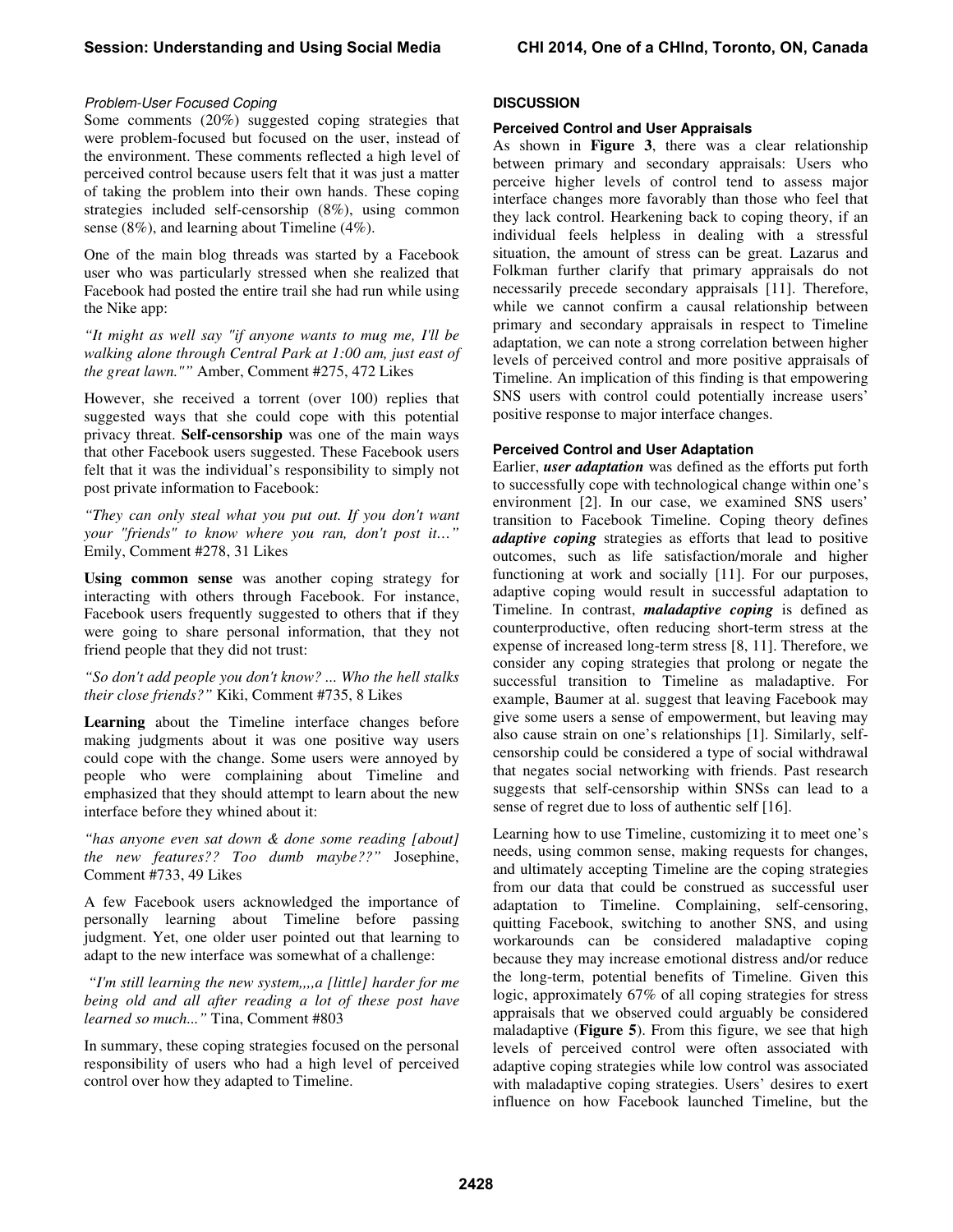

inability to do so, tended to result in high levels of stress, often leading to emotionally charged, maladaptive coping responses. Thus, increasing SNS users' control perceptions could potentially facilitate users' successful adaptive coping to interface changes. For instance, when users were given the option to beta test Timeline, many were eager adopters. These users felt like they had more control, so they challenged themselves to learn all of the new features and customize the interface to meet their needs. Yet, many users became outraged when they found out that Timeline would become mandatory. These users were more emotionally reactive and spent their time protesting the change instead of embracing it. The opt-in strategy may have increased Facebook users' perceived levels of control and contributed to more positive appraisals and adaptive coping strategies. **Figure 6** summarizes our high-level findings regarding user adaptation to Facebook Timeline. We applied coping theory to create this framework of user adaptation to major interface changes. We saw a consistent pattern between high levels of perceived control and users' adaptive coping to Timeline. Therefore, users' perception of control is a key factor in SNS user adaptation and needs to be examined further in future research.

## **Collaborative Coping**

Our application of coping theory to user comments posted to the Timeline blog is unique because users were not coping individually; *they were coping together*. Coping theory suggests that the introduction of new information or feedback from others provides individuals with an opportunity to reappraise changes in the environment [11]. Past SNS research also highlights the importance of peer influence, finding that Facebook users who knew someone who had deactivated their account were three times more likely to deactivate their own Facebook accounts [1]. In our case, approximately 11% of the coping strategy comments posted to the Facebook blog urged users to either leave Facebook or switch to another SNS. Furthermore, users had no feedback from Facebook as a company, so they could only rely on new information (valid or invalid) from other users. In some cases, this created a bandwagon effect where extreme opinions became even more polarized and fairly deconstructive as users engaged in heated arguments. In



Figure 5: Adaptive versus Maladaptive Coping Figure 6: Framework of User Adaptation as an **application of Coping Theory** 

instances like these, introducing a Facebook moderator may have helped deescalate some conflicts. Alternatively, in a smaller number of cases, Facebook users turned to other users as external resources [11] for understanding and adapting to Timeline. They asked questions about how to customize the new interface to meet their needs, such as adjusting privacy settings. Therefore, it may be beneficial in future releases for Facebook to assign facilitators who could also answer questions, correct misinformation, and give users the perception that their voices were being heard.

#### **Implications for Practice**

Direct implications for SNS designers are to proactively assess how interface-induced changes may affect end users and to embed appropriate options into the design and deployment process. A key point is that major interface changes induce psychological stress as well as technologyrelated stress. Our findings suggest that increasing users' perceived control over major interface changes may help facilitate users' adaptive coping strategies to these changes. Our work demonstrates the need for SNS designers to understand how users appraise a major interface change and highlights the importance of providing users with adequate control options so that they can successfully enact adaptive coping to the interface change. These design options may include, for example, communicating additional information about the new interface, so that users have a better understanding of its consequences; providing user choices through opt-in or opt-out mechanisms; providing better privacy control features; refraining from removing existing functionality; and facilitating communication among users for collaborative coping.

#### **Limitations and Future Research**

Our analysis was based on comments posted to the Facebook Timeline blog. Our methodology allowed us to unobtrusively analyze a diverse and large qualitative data set and capture users' in-situ reactions about the launch of Timeline, providing first-hand insights for understanding users' perceptions. However, there are some inherent weaknesses associated with this approach. First, commenting was deactivated prior to Timeline becoming